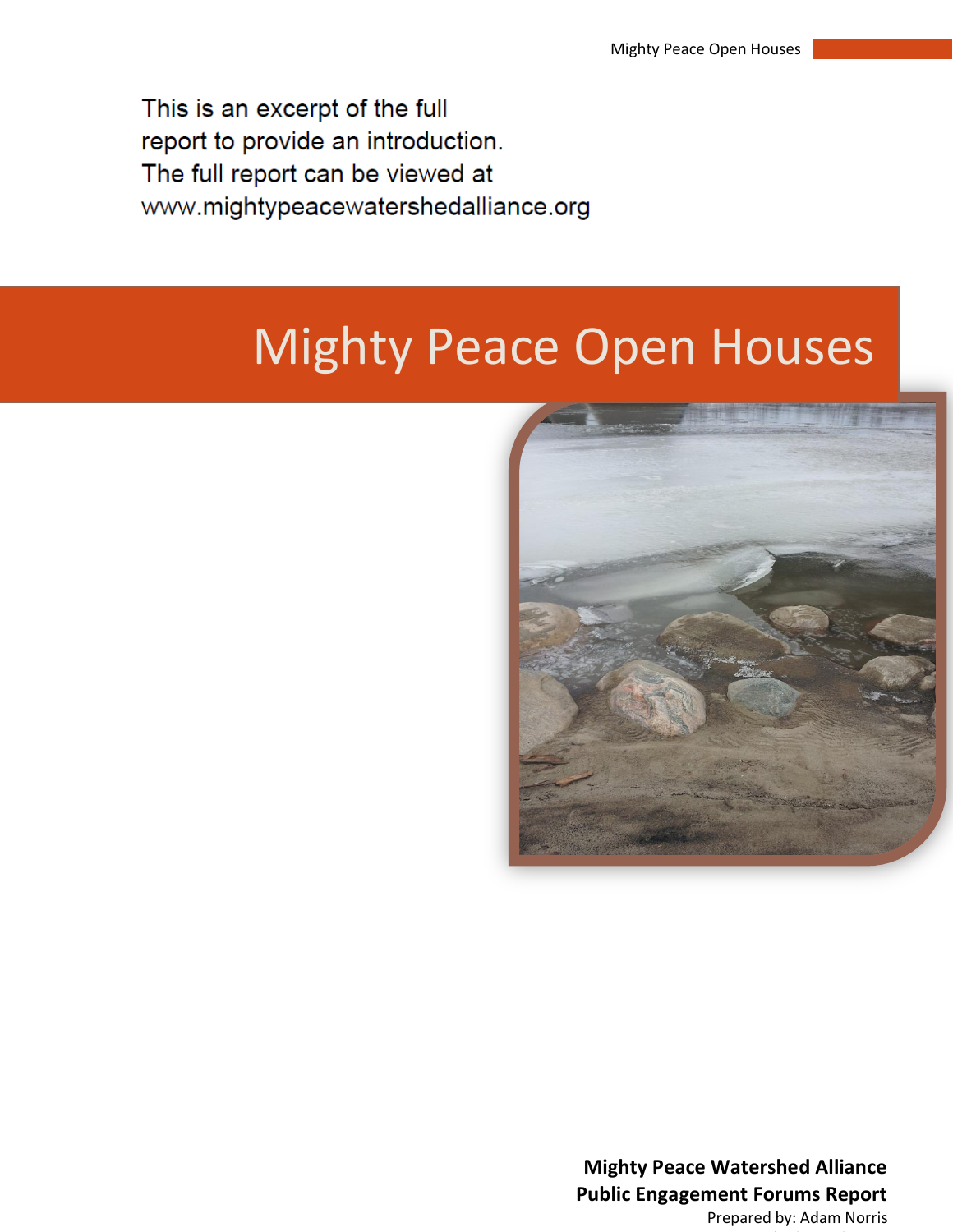## **Executive Summary**

The Mighty Peace Watershed Alliance (MPWA) is a multi-stakeholder, broad-based, not-forprofit organization concerned with water and watershed issues in the Peace River and Slave River watersheds of Alberta. It is also the officially designated Watershed and Planning Advisory Council for this region. Thus, the MPWA has been given a mandate of watershed management

planning in the Peace watershed and 2 important deliverables for this are the production of a State of the Watershed Report and an Integrated **Watershed** Management Plan.

A key component of these two deliverables is public consultation to gather local information about



Little Smoky River valley.

the watershed and assess the concerns and priorities of the users of the watershed. To do this a series of open house and tradeshow events were undertaken by the MPWA. A total of 22 events in 21 communities were completed with the intention of reaching a broad cross-section of the populace.

An extensive advertising campaign was the first step, not only because the MPWA is a new organization, but also to maximize the effectiveness of the effort made to be on location across the watershed. The effort necessary for travel to these locations across the watershed is only worthwhile and effective when people attend the events. We experienced attendance ranging from 0 (1 event) to 50 people (1 event), the median attendance was 9 and the average attendance was 12.

A wide range of issues were raised at these events and covered all facets of watershed management from legislation, through ecosystem health, industry needs and personal use to